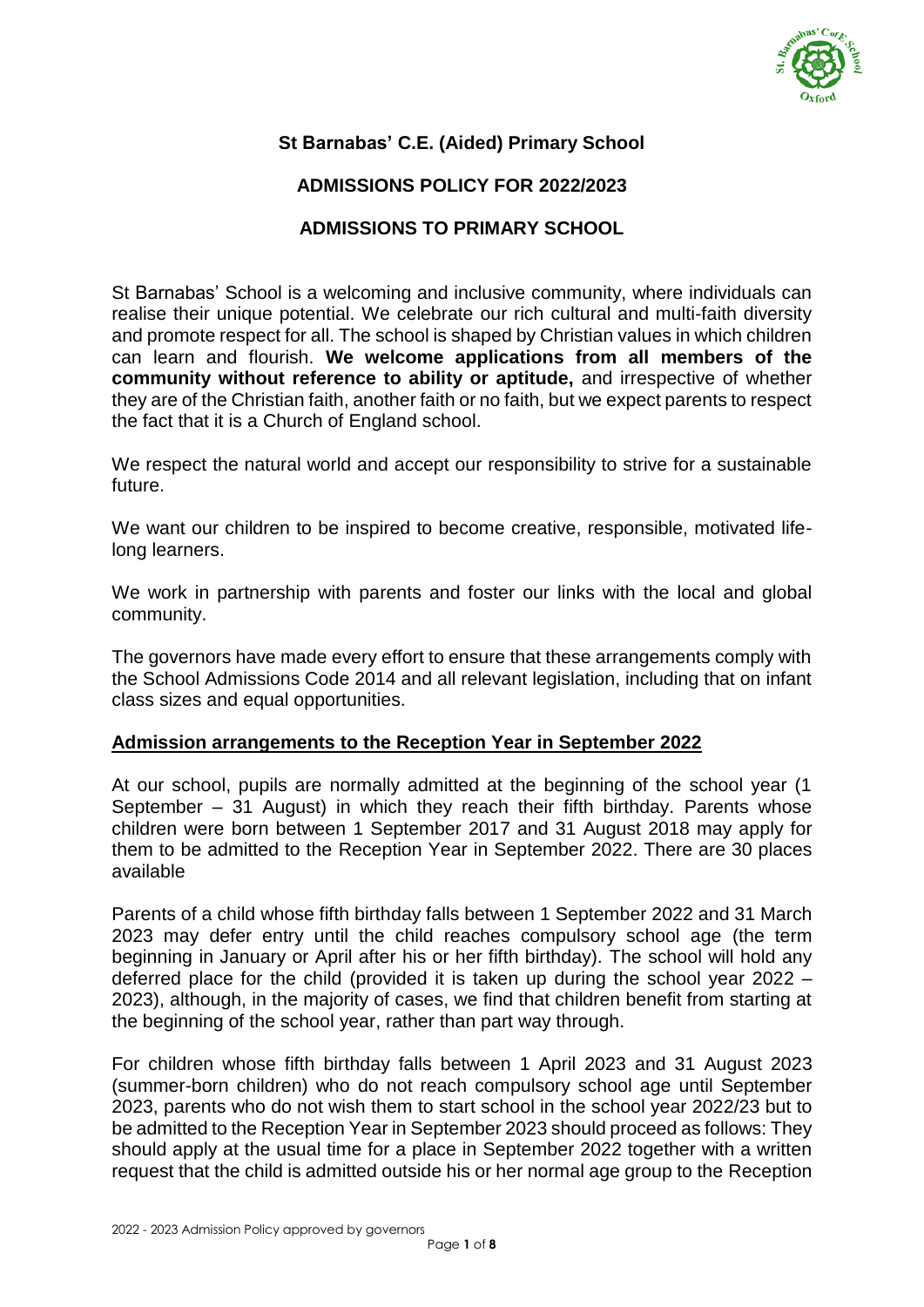

year in September 2023. NB parents would need to provide supporting reasons for seeking a place outside the normal age group and should discuss the position with the Headteacher as early as possible. The school will consider the request carefully and if it is agreed this should be clear before the national offer day (April  $16<sup>th</sup>$  2021), their application for the normal age group may be withdrawn before the place is offered. They should then reapply in the normal way (no later than 15 January 2023) for a Reception place in September 2023. If their request is refused, the parents must decide whether to wait for any other offer of a place in September 2023 (NB it will still be subject to the over subscription criteria below) or to withdraw their application and apply in the second half of the summer term 2023 for a Year 1 place in September 2023. Parents should be aware that the Year 1 group may have no vacancies and it could be full with children transferring from the 2022/23 Reception Year group.

Until the child reaches compulsory school age, parents may also request that s/he attends part-time. If parents wish to exercise this right they should discuss detailed arrangements with the Headteacher.

In such cases, detailed arrangements should be discussed with the Headteacher.

**Parents (see Note 1) wishing to apply for the Reception [Foundation] Year in September 2022 must complete the common application form provided by their home local authority (the home LA). The home LA is the LA in whose area the parents live at the time of the application. The form must be returned to that LA no later than 15 January 2022. Applications received after this date will normally only be considered after all those received on or before the cut-off date. Offers and refusals of places will be posted by the home LA on or about 16 April 2022.**

### **Over-subscription criteria**

Children with a Statement of Special Educational Need or with an Education, Health Care (EHC) plan naming St Barnabas' School will always be offered places. If there are fewer applications than places available, all children will be offered places. If there is then greater demand for admission than there are places available, the following criteria will be applied in the order set out below:

Looked-after children and children who were previously looked after, but ceased to be so because, immediately after being looked after they became subject to an adoption, child arrangements or special guardianship order. (See Note 2)

ii Families who have exceptional medical or social needs that make it essential that their child attends St Barnabas' School rather than any other. These needs must be fully supported by written evidence from the appropriate professional person involved with the family. (See Note 3)

iii Children with a normal home address (see Note 4) in the catchment of St. Barnabas' School and with a sibling (see Note 5) on the roll of the school at the time of application or whose parent has accepted an offer of a place at the school and who is expected still to be in attendance at the time of entry to the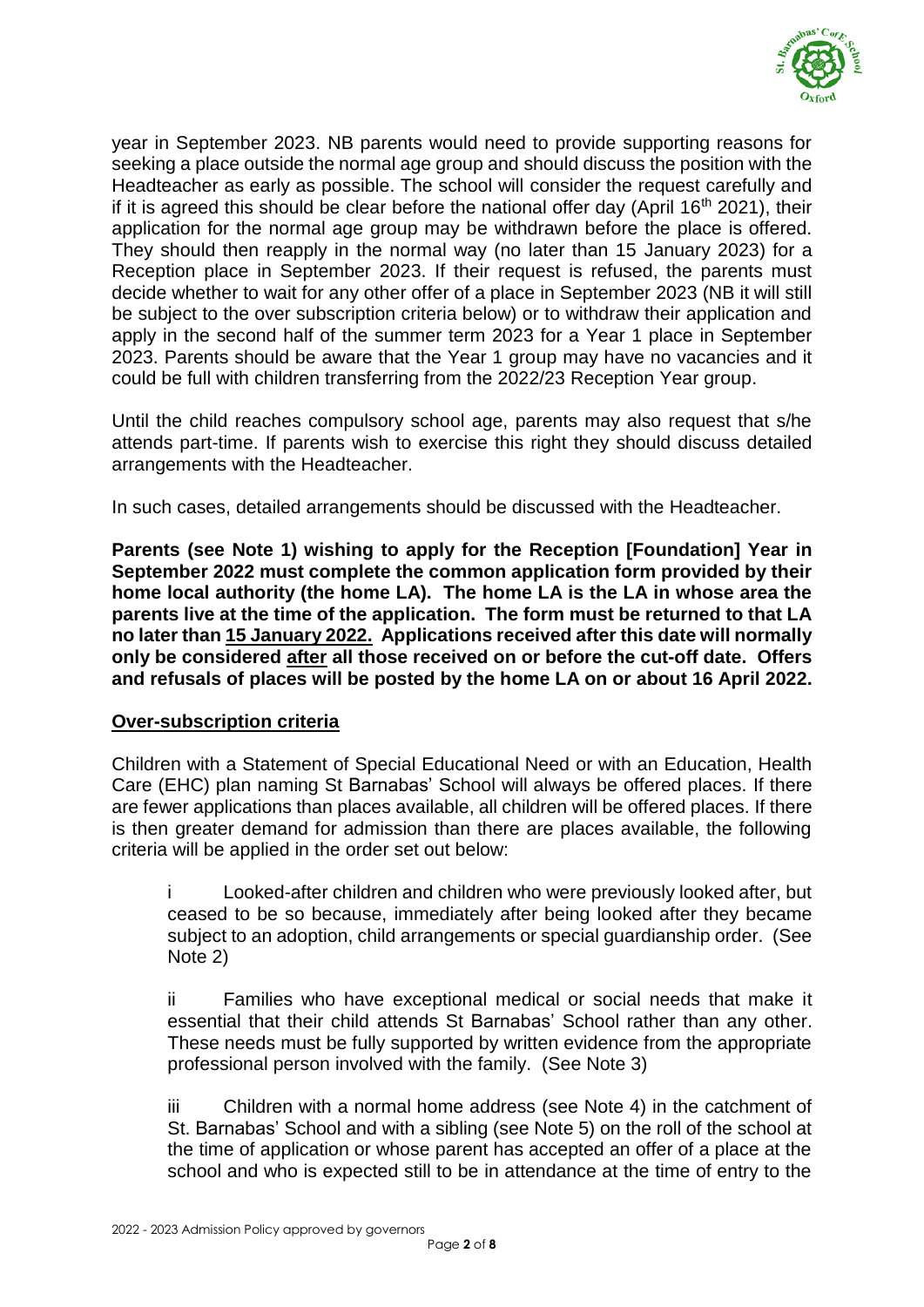

school. The school serves the community of Jericho, the city centre and the area immediately to its north. See the catchment map at the end of policy.

iv Children with a normal home address in the catchment of St. Barnabas' School. The school serves the community of Jericho, the city centre and the area immediately to its north. See the catchment map at the end of policy.

v Children with a normal home address outside the catchment of St. Barnabas' School and with a sibling on the roll of the school at the time of application or whose parent has accepted an offer of a sibling place at the school, who is expected still to be in attendance at the time of the F1 application for entry to the school. The school serves the community of Jericho, the city centre and the area immediately to its north. See the catchment map at the end of policy.

vi Other children.

Proximity of the child's home, as measured by the straight line distance (see Note 6) between the home and the school with those living nearer being accorded the higher priority, will serve to differentiate between children in criteria i to vi should the need arise. In the event that two distance measurements are identical, the school will use random allocation to decide which child should be offered the place. The process will be conducted in the presence of a person independent of the school.

### **All Other Admissions**

Admission to the school during the school year depends on whether or not there are places available. All year groups at the school have 30 places. Applications must be made directly to the Oxfordshire LA Admissions Team. Admissions outside the normal age group will be dealt with as indicated below.

If there is a vacancy, and there is no child on the relevant waiting list with a higher priority (according to the over-subscription criteria i – vi above), a place will be offered.

In-year admissions or admissions at the beginning of school years other than Reception will only be considered by the Governing Body up to half a term [using the three term year] in advance of the desired date for entry. For example, for entry in January, the application will not be considered until after the October half term break. Please note that the school does not have a normal point of entry to Year 3 – applications for entry at the beginning of Year 3 are treated as indicated in this section.

If parents are moving house, the school will ask for evidence of the move, when considering any application for a place. Documentary evidence in the form of a solicitor's letter to confirm exchange of contracts, a rental agreement for a period of at least six months will be required (Armed Forces personnel are exempt). If you are returning from elsewhere, to live in a home that you own, we will require evidence to show that you have returned. We will also ask for evidence that any previous house owned has been sold or is being sold. We would not accept an address where the one given is that of a second home with the main home being elsewhere. If there are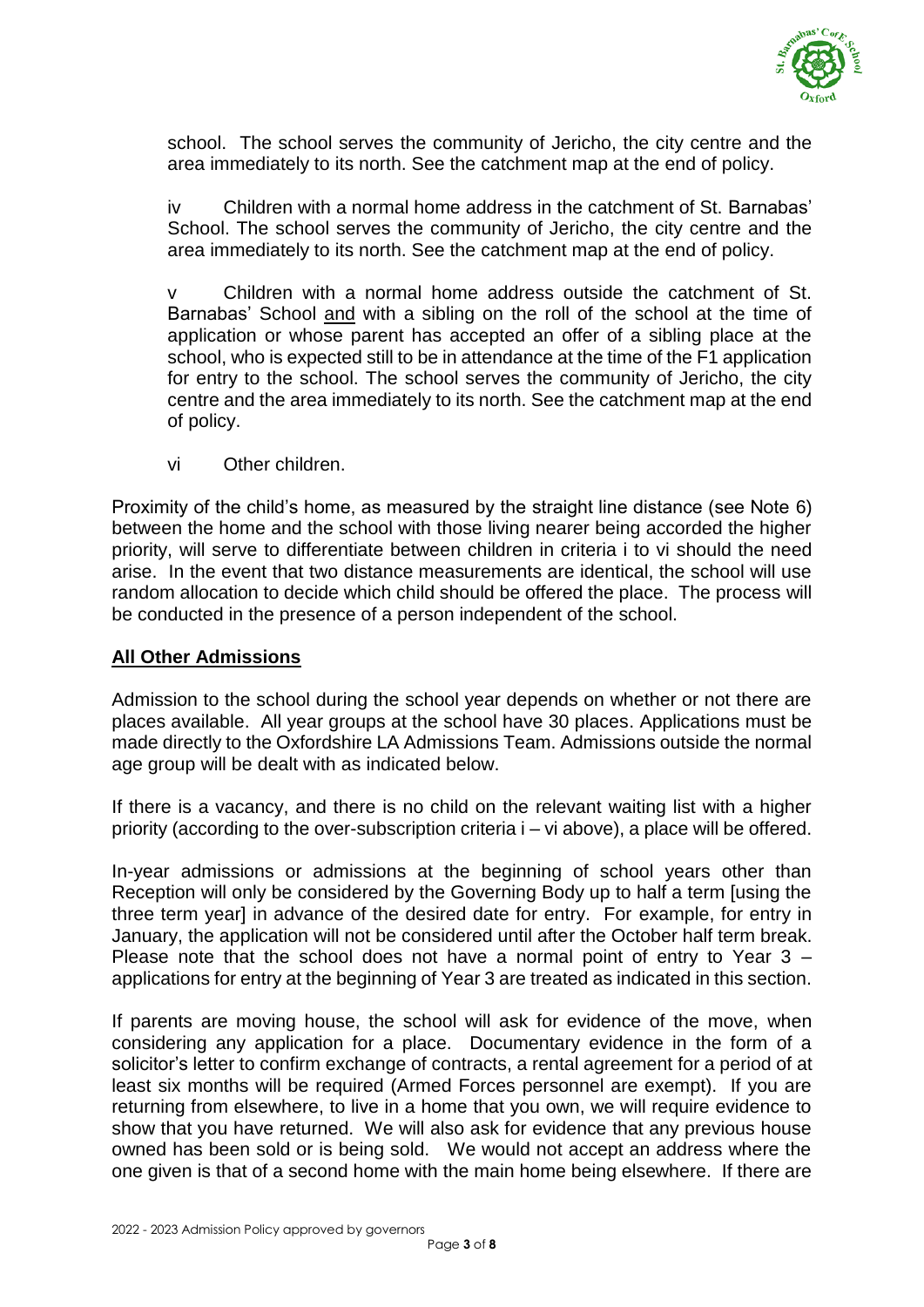

two or more homes, we will check which is the main residence, and may refuse to base an allocation of a place on an address which might be considered only temporary. Nor would we accept an address where the child was resident other than with a parent or carer unless this was part of a fostering or formal care arrangement. We would not normally accept an address where only part of a family had moved, unless connected with a divorce or permanent separation arrangement, in which case we would require evidence of these arrangements.

### **Admission outside normal age group**

Requests from parents for places outside a normal age group will be considered carefully e.g. for those who have missed education due to ill health. Each case will be considered on its own merits and circumstances. However, such admissions will not normally be agreed without a consensus that to do so would be in the pupil's interests. It is recommended that parents discuss their wishes with the Headteacher in advance of applying for the place. The governors will ask relevant professionals for their opinion on the case. It should be noted that if a place in the requested age group is refused, but one in the normal age is offered, then there is no right to appeal.

### **Waiting Lists**

The Local Authority maintains waiting lists for those children who are not offered a place, and parents may ask for their child's name to be added to the waiting list. The order of priority on the waiting list is the same as the list of criteria for over-subscription, and does not depend on the date on which an application is received. No account is taken of length of time on a waiting list. The school periodically seeks confirmation that parents wish a child to be kept on the waiting list.

### **Multiple births**

In cases where there is one place available, and the next child on the list is a twin, triplet, etc., we would admit both twins (and all the children in the case of other multiple births) even if this means exceeding the agreed admission number of 30 for Reception 2022/23 or the number of places, 30, in other year groups.

### **Fair Access**

The school participates in Oxfordshire LA's Fair Access Protocol. Children qualifying under the Fair Access Protocol may be offered a place even if there are no places available in the relevant year group and also take priority for admission over any child on the waiting list.

### **Appeals**

There are established arrangements for appeals against non-admission. Details are available from the school, including the date by which an appeal should be submitted. It should be noted that, in the event of an unsuccessful appeal against non-admission to the school, the school does not consider any further application in the same school year (1 September – 31 August), unless there has been a material change in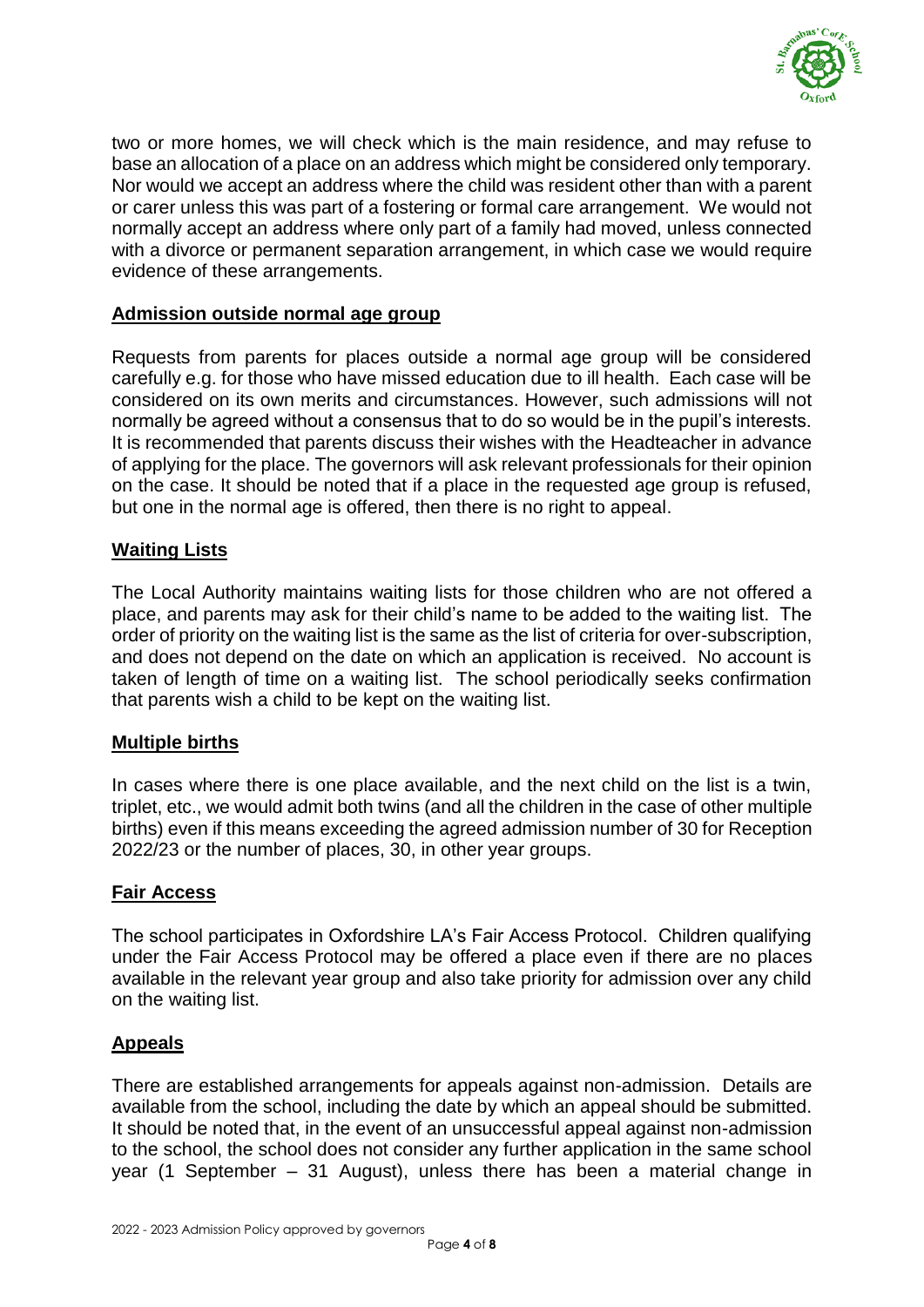

circumstances, for example a change of address which results in a move into the catchment area.

Parents who wish their children to attend the school are most welcome to visit. Arrangements can be made through the Admissions Secretary at the school.

### **Admissions in September 2021**

The school received 71 applications expressing a preference for admission to the Reception Year in 2021 by the closing date in January 2021. These were ranked as follows:

Children with statements naming the school  $\qquad 0$ 

Criterion i 0 Criterion ii 0 Criterion iii 2 Criterion iv 4 Criterion v 2 Criterion vi 3

11 places were offered, with the cut-off coming under criterion vi at a distance of 2.186 miles.

### **Further information**

Further information can be obtained from the Admissions Secretary at the school. Contact – Debbie Cullen, email [office.3832@st-barnabas.oxon.sch.uk](mailto:office.3832@st-barnabas.oxon.sch.uk)

### **Notes**

Note 1 "Parent" is defined in law (The Education Act 1996) as either:

- any person who has 'parental responsibility' (defined in the Children Act 1989) for the child or young person; or
- any person who has care of the child or young person.

If you are in any doubt, please contact the school for advice.

Note 2 By a "looked-after child" we mean one in the care of a local authority or being provided with accommodation by a local authority in the exercise of its social services function. An adoption order is one made under the Adoption Act 1976 (Section 12) or the Adoption and Children Act 2002 (Section 46). A 'child arrangements order' is one settling the arrangements to be made as to the person with whom the child is to live (Children Act 1989, Section 8, as amended by the children and Families Act 2014, Section 14). A 'special guardianship order' is one appointing one or more individuals to be a child's special guardian/s (Children Act 1989, Section 14A). Applications under this criterion must be accompanied by evidence to show that the child is looked after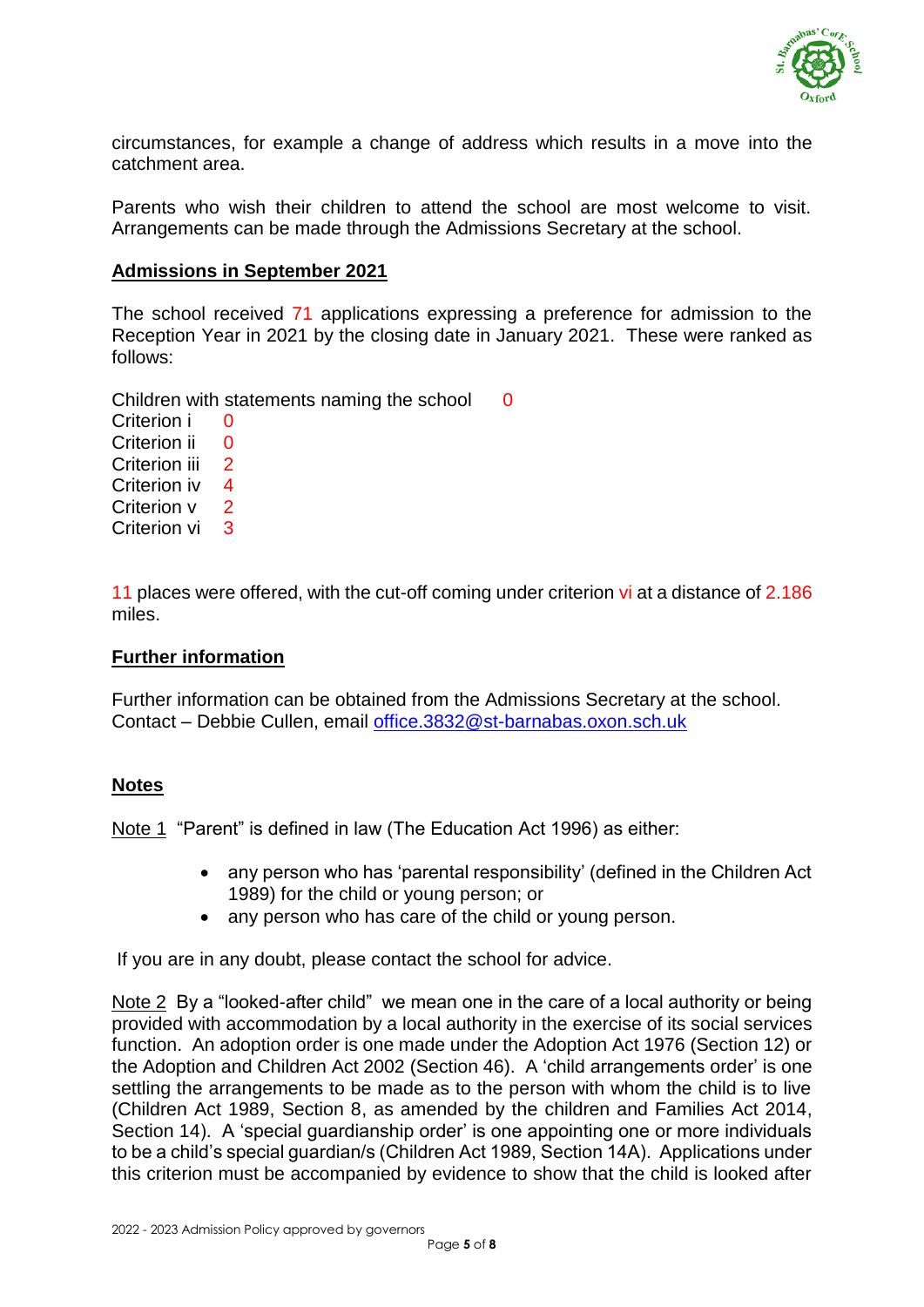

or was previously looked after (e.g. a copy of the adoption, residence or special guardianship order).

Note 3 Application under criterion ii (exceptional medical or social needs), must include supporting evidence from an independent professional person who is aware of the situation and supports the reasons for preferring St Barnabas'' School. This supporting evidence must clearly demonstrate why the school is the most suitable and must illustrate the difficulties that would be caused if your child had to attend another school. The person supplying the evidence should be a doctor, heath visitor, social worker, etc. who is aware of the child's or parent's. The school reserves the right to ask for further evidence or clarification where necessary and may seek the advice of appropriate educational professionals where necessary.

Note 4 By normal home address, we mean the child's home address. This must be where the parent or legal carer of the child lives with the child unless it is proved that the child is resident elsewhere with someone else who has legal care and control of the child. The address should be a residential property that is owned, leased or rented by the child's parent/s or person with legal care and control of the child.

To avoid doubt, where a child lives with parents with shared responsibility, each for part of a week or month, the address where the child lives will be determined by reference to a joint declaration from the parents stating the exact pattern of residence. If the residence is not split equally, then the relevant address used will be that at which we are satisfied that the child spends the majority of the school week. Where there is an equal split or there is any doubt about residence, we will make the judgment about which address to use for the purpose of determining whether or not to offer a place. We will take into account, for example, the following:

- any legal documentation confirming residence
- the pattern of the residence
- the period of time over which the current arrangement has been in place
- confirmation from any previous school of the contact details and home address supplied to it by the parents
- where the child is registered with his/her GP
- any other evidence the parents may supply to verify the position.

We may ask for evidence of the normal home address in the form of a recent bill. This could be, for example, the most recent Council Tax bill, utility bill no more than three months old, a current TV licence, buildings and contents insurance, mortgage statement or rent book which shows the address concerned. Parents who are unable to provide this evidence should contact the school to discuss what evidence might be acceptable. If it becomes clear or if there is any doubt that the parents and child are not living at the address given on the application form, the school may seek further evidence. The school works closely with the LA to ensure that places are not obtained at the school on the basis of false addresses, and, in cases of doubt, will take steps to verify the information provided. If a place at the school is offered, and it later becomes clear that the offer was made on fraudulent or misleading information (e.g. a false claim to living in the catchment area), and the school has denied a place to a child with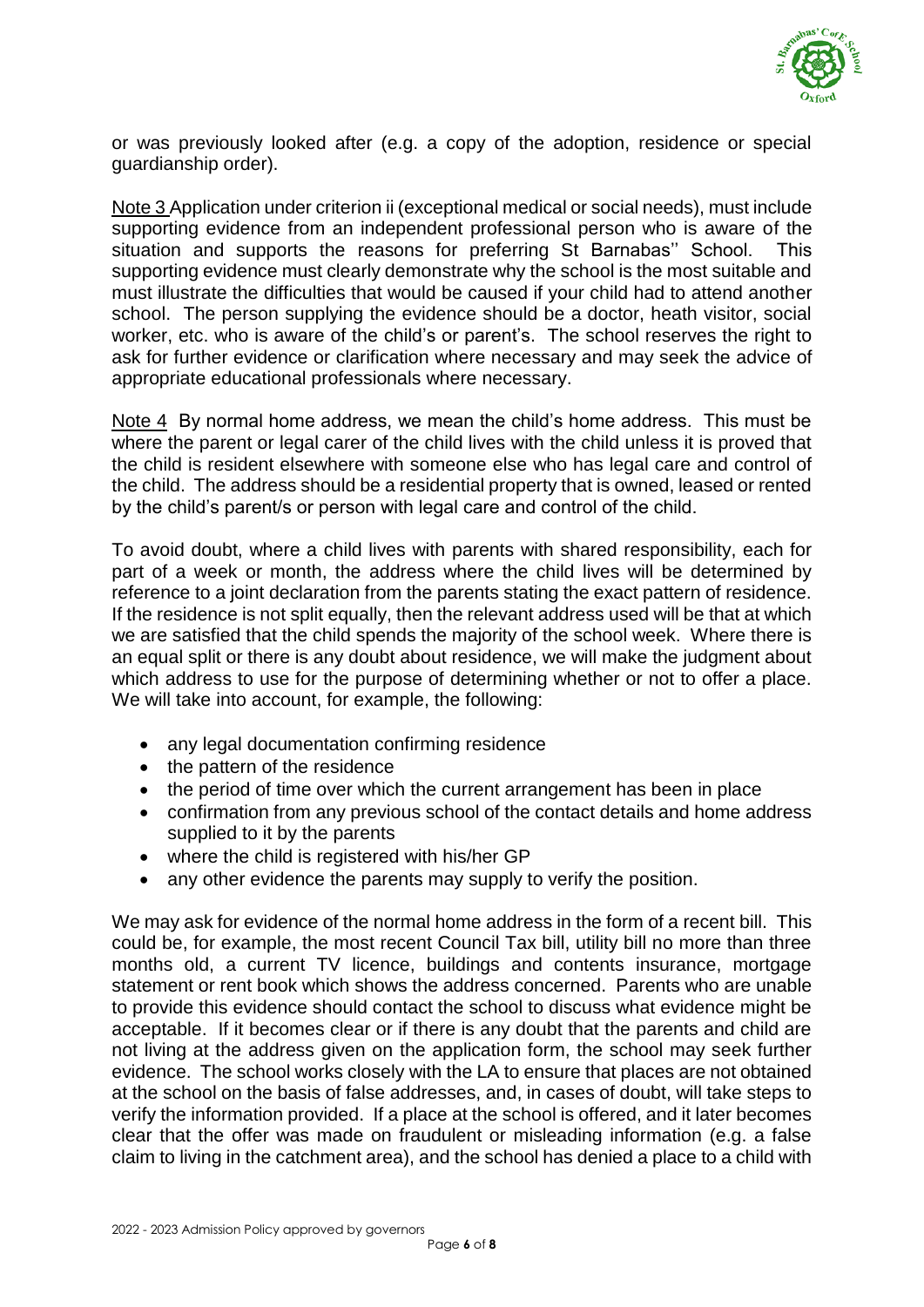

a stronger claim, the school will withdraw the offer of a place. The offer can also be withdrawn even after the child has started at the school.

We regard a child's home address to be where he or she sleeps for the majority of the school week (Monday to Friday). We may ask to see official documentation, such as a child benefit book or medical card if there are reasons why a child does not live at his or her parent's address. For example, if he or she is resident with a grandparent, this needs to be made clear on the application form. If such arrangements are not declared or a relative's address is used on the application, we may consider that a false declaration has been made, and withdraw the offer of a place. Childcare arrangements are **not** sufficient reason for listing another address.

If parents move house after the application has been made, but before any offer of a place has been made, the home LA must be informed.

If parents are moving, we will ask for evidence of the move, when considering any application for a place under the co-ordinated scheme.

We will not accept an address of a second home which is not the primary residence. If there are two or more homes, we will check which is the main home, and may refuse to base an allocation of a place on an address which might be considered only temporary. Nor would we accept an address where the child was resident other than with a parent or carer unless this was part of a fostering or formal care arrangement. We would not normally accept an address where only part of a family had moved, unless connected with a divorce or permanent separation arrangement, in which case we would require evidence.

Note 5 By sibling we mean a brother or sister, half brother or sister, adopted brother or sister, step brother or sister, or the child of the parent's/carer's partner where the child for whom the school place is sought is living in the same family unit at the same address as that sibling. It is helpful if parents make it clear on the application form where the sibling has a different family name. Where there is more than one sibling at the school, only the youngest should be listed on the application form.

Note 6 The straight line distance used to determine proximity of the home to the school will be measured by Oxfordshire County Council on behalf of the Admissions Authority. The start point of the measurement will be the geographical placement of the address (address point using the Easting/Northing British Co-ordinate system) as available to Oxfordshire Council from data supplied by Ordnance Survey. This placement is accurate to 10 centimetres. The end point of the measurement has been determined by the school to be the main school gates into the car park. The measurement will be in miles and will be accurate to 3 decimal places (1.6 metres).